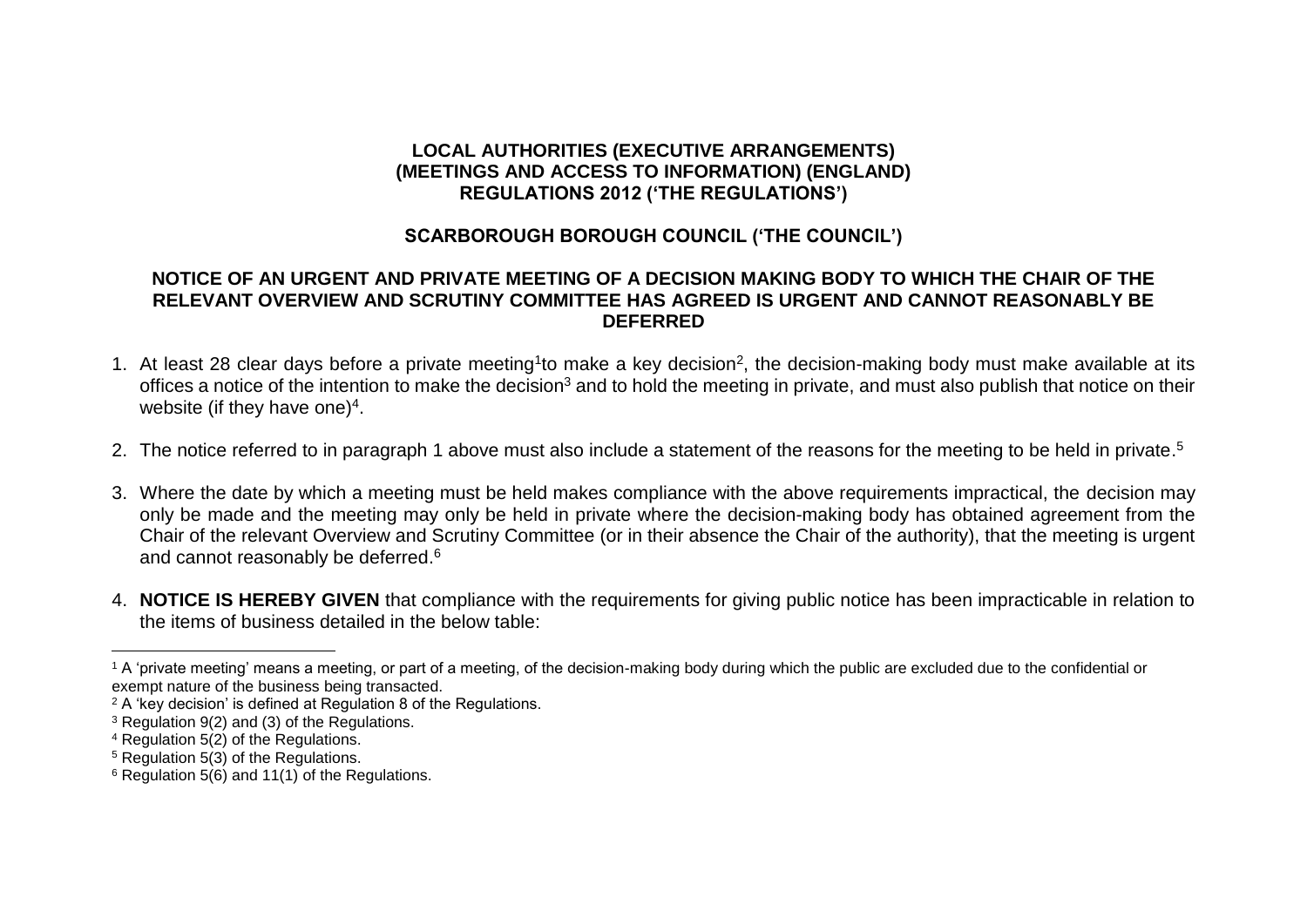| Date of<br>decision | <b>Matter</b>                                      | <b>Short</b><br>description                                                                                                                                                                               | <b>Decision</b><br>maker | <b>Cabinet</b><br>Member &<br><b>Lead Officer</b> | List of<br>Documents to<br>be submitted<br>to decision<br>maker | <b>Public/Private</b><br><b>Statement of</b><br>reasons if<br><b>Private</b>                                                                                              |
|---------------------|----------------------------------------------------|-----------------------------------------------------------------------------------------------------------------------------------------------------------------------------------------------------------|--------------------------|---------------------------------------------------|-----------------------------------------------------------------|---------------------------------------------------------------------------------------------------------------------------------------------------------------------------|
| 19/10/2021          | <b>Station Gateway</b><br>Property<br>Acquisitions | To undertake<br>property<br>acquisitions to<br>enable the<br><b>Station Gateway</b><br>project to<br>progress and<br>deliver the<br>outputs outlined<br>in the successful<br>Scarborough<br>Town Deal bid | Cabinet                  | The Leader<br>Director (NE)                       | Report of the<br>Director (NE)                                  | The report is<br>private since it<br>contains exempt<br>information<br>under<br>Paragraph $37$ of<br>Part 1 of<br>Schedule 12A of<br>the Local<br>Government Act<br>1972. |

 7 Information relating to the financial or business affairs of any particular person (including the authority holding that information).